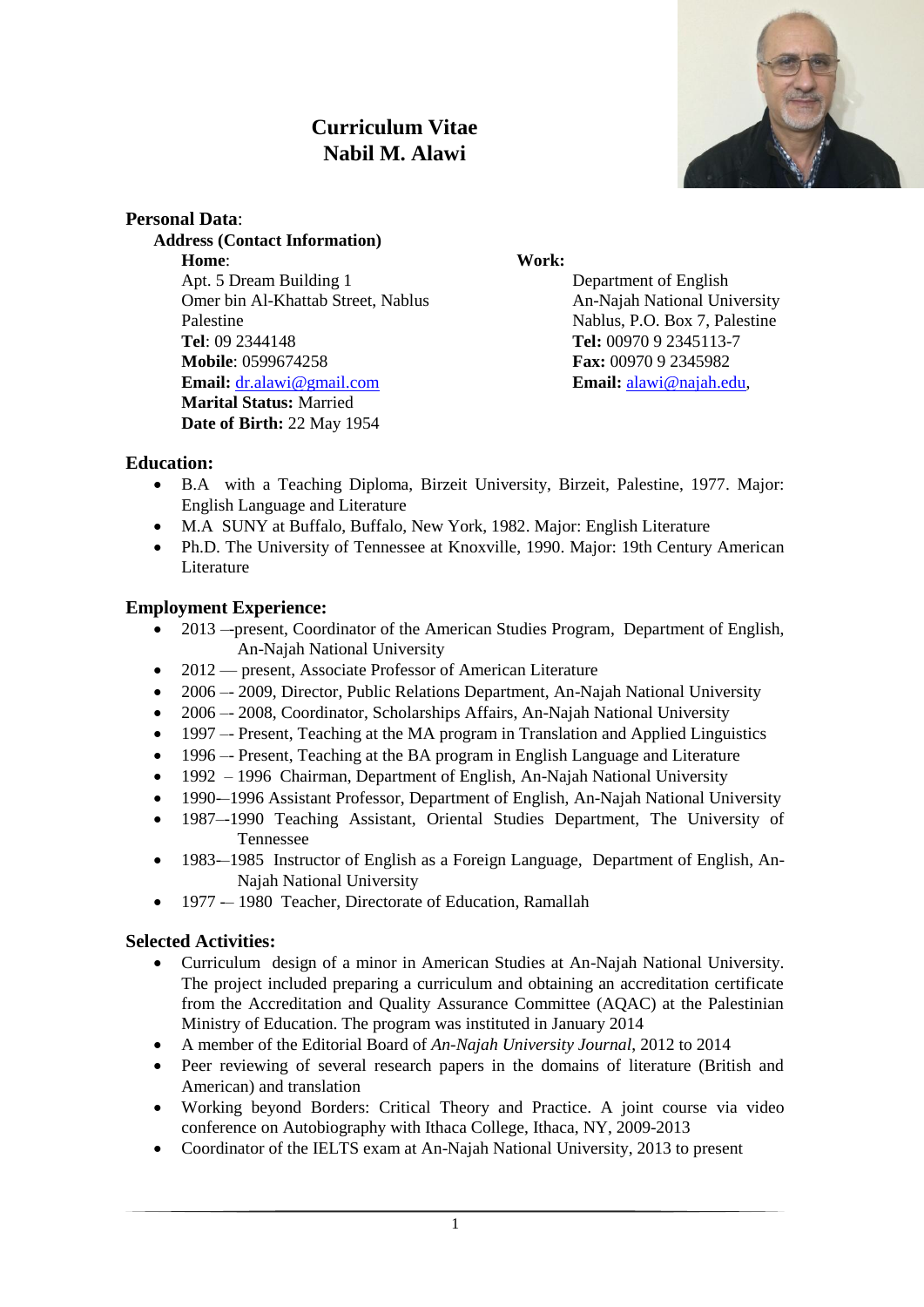- Implemented a project on the assessment of the activities of the Center for Excellence in Learning and Teaching (CELT) at An-Najah National University – The project is funded by AMIDEAST – September, 2011 to June, 2012
- Attended different training courses in e-learning activities and the use of Moodle in learning and teaching. 2011.
- Conducted a project administered by the Accreditation and Quality Assurance Committee (AOAC) of the Ministry of Higher Education on the assessment of higher education programs at Palestinian higher education institutions. The project was funded by the World Bank and it has a committee of experts from different national and international universities. June to October, 2011
- Participated in a project on Language Arts that involves a consortium of universities: Canterbury Christ Church University (UK), An-Najah National University, Al-Quds University and the University of Hebron, December 2011 – December 2012. The project aimed at reforming and upgrading teaching methodologies and curricula of TEFL at the faculties of education in the target universities. It also introduced social constructivism as a teaching approach to the language classroom
- Consultation and needs assessment study for the Model School Network (MSN) project implemented by AMIDEAST, 2008- 2011
- Implemented a Self-Assessment and Strategic Planning project for three Palestinian university colleges in Ramallah, 2009. The colleges are: Palestine Technical College (PTC-Ramallah), Ramallah Men Technical College (RMTC) & Ramallah Women Technical College (RWTC )
- Consultant and advisor to Norwegian students who spend their training outstay at Yafa Cultural Center (YCC) to do research on Social work and child care among refugees, 2010 - present.
- Strategic planning for Ramallah Center for Human Rights Studies (RCURS) for 2007 & 2008
- A workshop on Bologna Process (the higher education reform movement in Europe), Budapest, April, 2008
- Strategic plan design and monitoring for Ramallah Center for Human Rights Studies (RCHRS), 2007
- Examiner and designer of the comprehensive English Exam for the community colleges in Palestine from 1993 – 2003
- Writing editorials to several PR department publications in Arabic and English and organizing promotional activities, 2006 – 2009.
- Translator of the Public Opinion Polls on a bimonthly basis at An-Najah National University since 2003.
- Translated into English several issues of *The Voice of Women,* a periodical of Women Affairs Committee, Ramallah, 2001
- Coordinated a Project on the Revival of Samaritan Language sponsored by Canada Fund, 1997 – 98. The Samaritan Language Revival Project aimed at producing elementary textbooks to facilitate the tasks of learning and teaching the Samaritan Language to Samaritan children. It is an effort which aimed at reviving the endangered language of the Samaritan community in Nablus, Palestine. The work included intensive research in the history of the Samaritan language, culture and literature, 1997. A joint research project with Dr. Roqayya Herzallah, a theoretical linguist
- Master of the Ceremonies for the International Conference on *Euro-Arab Meetings for Democracy*: 10-13 May 1997, Nablus. An-Najah National University in cooperation with UNESCO, EU and the Complutense University of Madrid
- Active Participation in all IATEFL (Palestine Branch) Symposia since 1995
- Supervisor of English Teachers at Islamic Elementary Schools 2008—2013
- Participated in different Department and College ad hoc and standing committees at An-Najah National University since 1982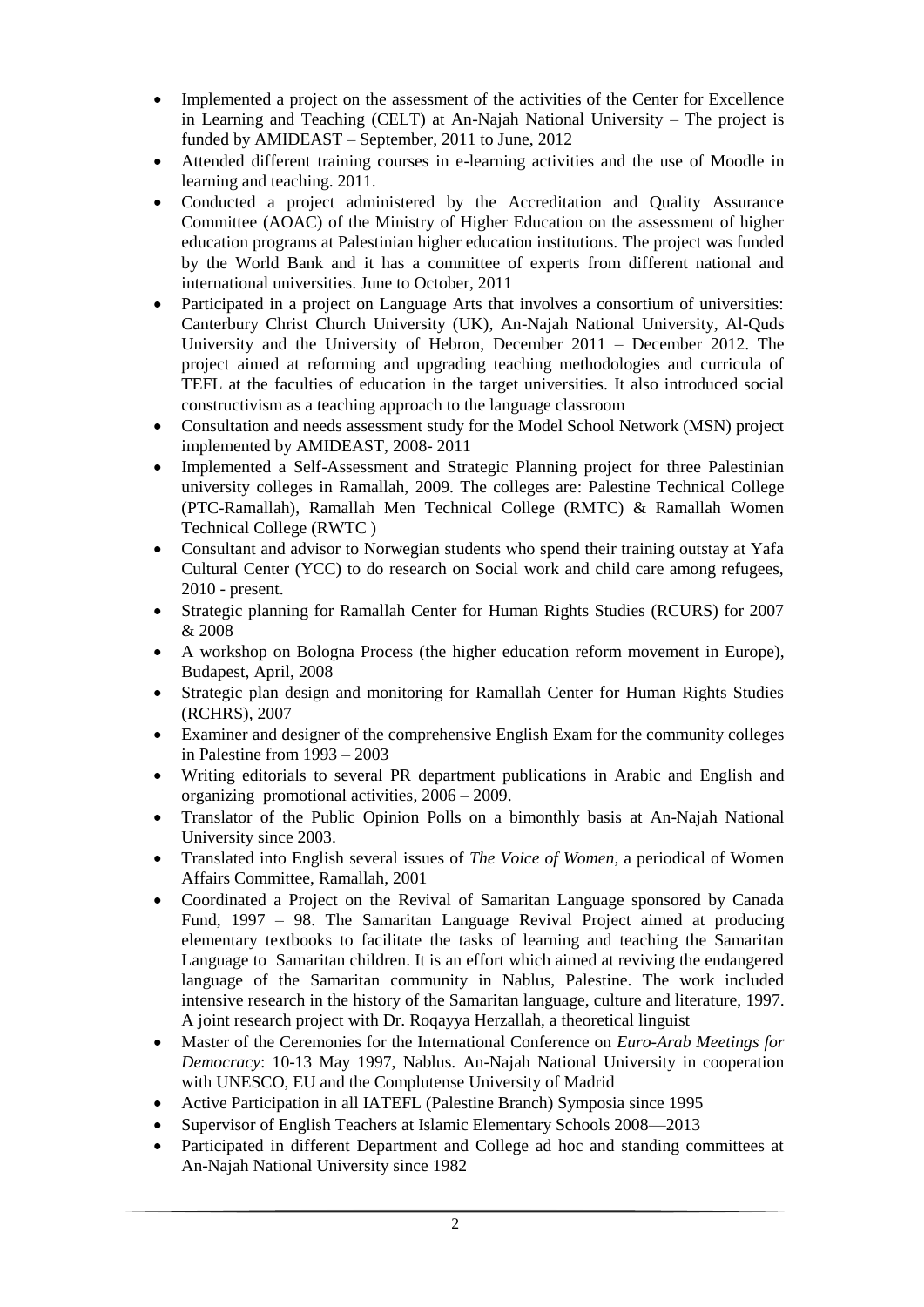## **International Conferences, Seminars and Academic Visits:**

- Symposium on "Hip Hop as Social Empowerment," Hanover, Germany. A research paper titled: Hip Hop and Resistance in Palestine. September 11 – 14, 2013
- A lecture on education and exchange at Lillehammer College, Lillehammer, Norway, May  $2<sup>nd</sup>$ , 2013
- A fellow of the Salzburg Global Seminar**,** Salzburg, Austria 2012:
	- o Participated in a Seminar on "Resistance and Readiness: Immigration, Nativism and the Challenge of Ethnic and Religious Diversity in the US and Europe Today" that took place from Thursday, September 27 to Monday, October 1, 2012.
	- o Participated in a two-week seminar (September 23-October 6, 1995) on *Literature and Ethnicity in the United States* with a group of distinguished scholars from different countries, in addition to intensive training on the use of email and the internet
- The Translation of Modern Arabic Poetry into English: the Dilemma of Meaning. A paper presented at the international Conference on "The Role of Translation in the Dialogue of Civilization III" that was held at An-Najah National University, October, 2010.
- Allusions and the Intertextual Space in Translation, a paper presented at the international Conference on "The Role of Translation in the Dialogue of Civilization II" that was held at An-Najah National University in cooperation with Goethe Institute from 18-19 November, 2009.
- Coordinator and chair of the conference committee, "Mapping American Studies in Palestine", held at An-Najah National University, September 30, 2009.
- A member of the Department of English Quality Assurance Committee since 2009
- Bologna Process workshop sponsored by AMIDEAST at the Central European University in Budapest, April, 2008
- Development of Higher Education and Vision of Future Education in Palestine, a presentation at a conference on the future of Palestine, Krakow, Poland, 1- 3 October, 2008
- Coordinated the Erasmus Mundus mobility and scholarship program in a consortium of EU universities led by Verje University Brussels (VUB), 2007
- A study visit to the University of Lancaster, an Exchange program for faculty development, Lancaster, United Kingdom, March, 1997
- Coordinator of the PEACE Program (Palestinian European Academic Cooperation in Education) when hosted by An-Najah National University in 1997
- Attended a conference on the Narratives of Resistance: Literature and Ethnicity in the United States and the Caribbean at Universidad de Castilla - La Mancha Almagro, Ciudad Real, Spain, 1997
- Member of the Preparatory Committee of the international conference on *The Role of Higher Education in the Context of an Independent Palestinian State*, 7-9 November, 1996. Nablus, An-Najah National University with the sponsorship of UNESCO, the EU and the PEACE (Palestinian - European Academic Cooperation in Education) Program
- Coordinator of a workshop on *TOEFL Making and TOEFL Taking* 31 March 1994, Nablus, An-Najah in conjunction with AMIDEAST
- Organizer of the First National Symposium on *The Teaching of English Language, Linguistics and Literature at Palestinian Universities Today*: *An Overview and a Rationale,* 2 December 1993, Nablus, An-Najah National University and AMIDEAST
- A presentation at the International Conference on *Translating Emily Dickinson in Language Culture and the Arts*, October 22-24,1992, Washington DC, USA
- A study visit to the University of Hiedleberg, Hiedleberg, Germany through a DAAD grant for the purpose of cooperation in education and cultural exchange—learning the German experience in TEFL (Teaching English as a Foreign Language), June 1st - August 15, 1992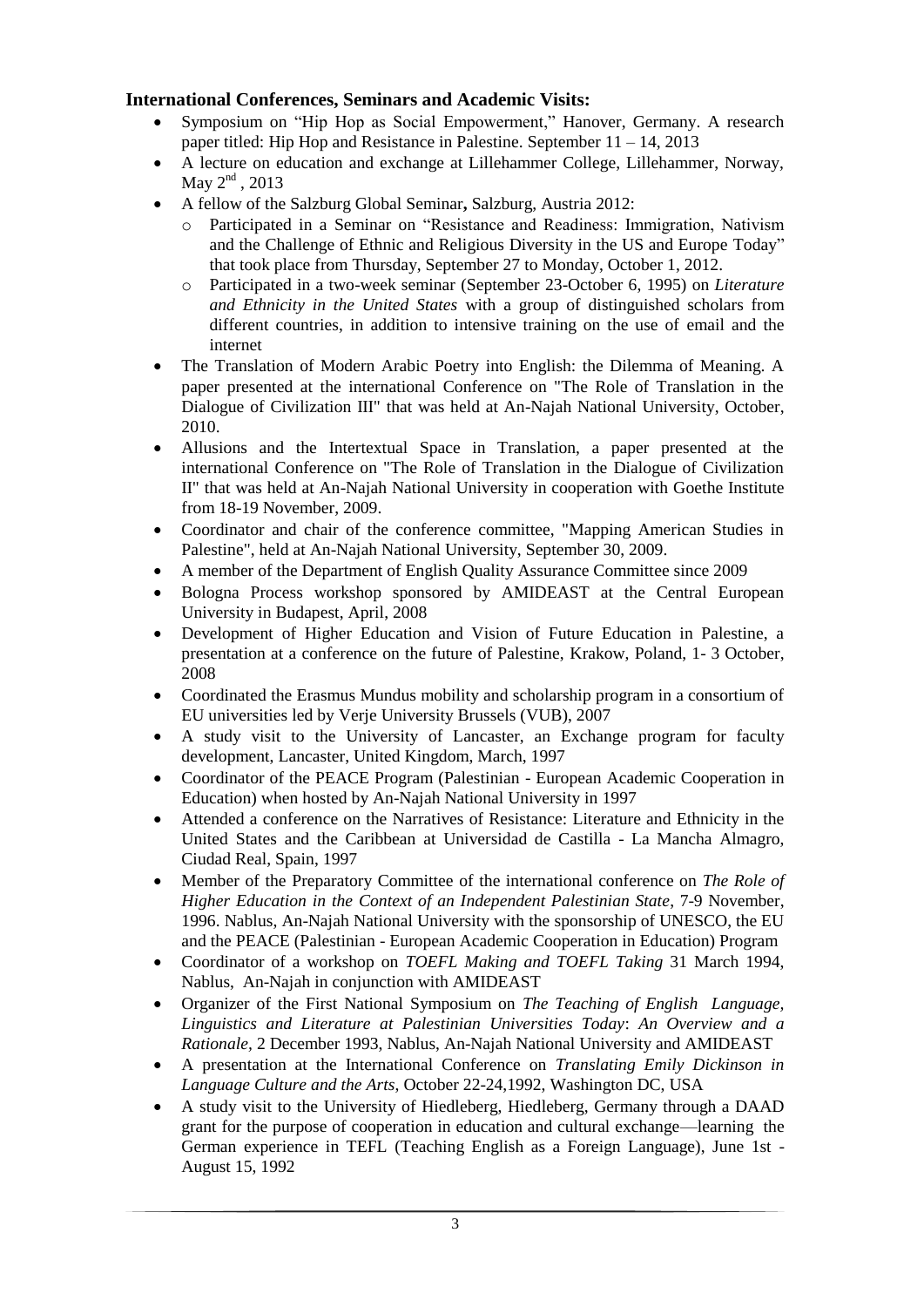#### **Published Research**

- "Translating with 'Differance': The Old Testament as a Case Study", *An-Najah Journal of Humanities*, Volume 29, 2015. A joint work with Sheikha, Mufeed. (Accepted for publication)
- "Aliens—but friends': practice placement at Balata refugee camp, Palestine" *European Journal of Social Work* Routledge: Taylor and Francis Group. Coauthored with Prof. Erni Gustafson of Lillehammer University College, Norway. June, 2014 http://www.tandfonline.com/doi/abs/10.1080/13691457.2014.925848#.U6VmrfmSxqV
- ―A Once in a Lifetime Experience‖: The Practice Placement in Palestine Project (PPP)—AReport‖ *Journal of Ethnic and Cultural Diversity in Social Work***.** [Volume](http://www.tandfonline.com/loi/wecd20?open=23#vol_23)  [23,](http://www.tandfonline.com/loi/wecd20?open=23#vol_23) [Issue 1,](http://www.tandfonline.com/toc/wecd20/23/1) 2014 Coauthored with Prof. Erni Gustafson of Lillehammer University College, Norway
- "Intertextuality and Literary Translation", *An-Najah Journal of Humanities*, Volume 24, Issue 8, 2010, Pages 2437-2456
- "Dehegemonizing the American Literary Canon for Arab Students" *An-Najah Journal of Humanities*, Volume 24, Issue 9, 2010. Pages 2437-2456
- ―Translating contracts between English and Arabic: Towards a more pragmatic outcome‖*Jordan Journal of Modern Languages and Literature*, Vol. 2 No.1, 2010: 1- 28. (Coauthored with Dr. Abdulkarim Daraghmeh and Maram Fakhuri)
- "The Mission of Higher Education in Palestine". A research study presented and published in the proceedings of an international conference in Krakow, Poland, October  $3<sup>rd</sup>$ , 2008
- Editor (with an introduction) of the proceedings of the *International Conference on Libraries from a Human Rights Perspective*, 31 March – 2 April, 2008, published by Ramallah Center for Human Rights Study, 2008
- ―EducationinNablus‖.*This Week in Palestine* Edition No107 03-01-2007
- ―Arab American Poets: the Politics of Exclusion and Assimilation in *Narratives of Resistance: Literature and Ethnicity in the United States and the Caribbean:* Almagro, Ciudad Real: Universidad de Castilla - La Mancha, 1997
- "Translating Dickinson's 'There Came a Day at Summer's Full' into Arabic<sup></sup>" The *Emily Dickinson Journal* VI (2), 1997: 84-90

### **Research in Progress:**

- The Translation of Modern Arabic Poetry into English: the Constraints of Genre, Text and Discourse
- The Bologna Process and Palestinian Higher Education

#### **Research interests:**

- Deconstruction in literature and translation
- Literary translation
- Arab American poetry
- $\bullet$  19<sup>th</sup> century American literature
- Intertextuality

#### **Languages:**

Arabic, English, French (elementary reading skills), Modern Hebrew (intermediate speaking skills)

#### **Courses Taught :**

**Undergraduate courses** (a sample)

- Different language courses on reading, writing and oral communication
- American Literature: a survey course of American Literature from the Colonial Period until the Twentieth Century.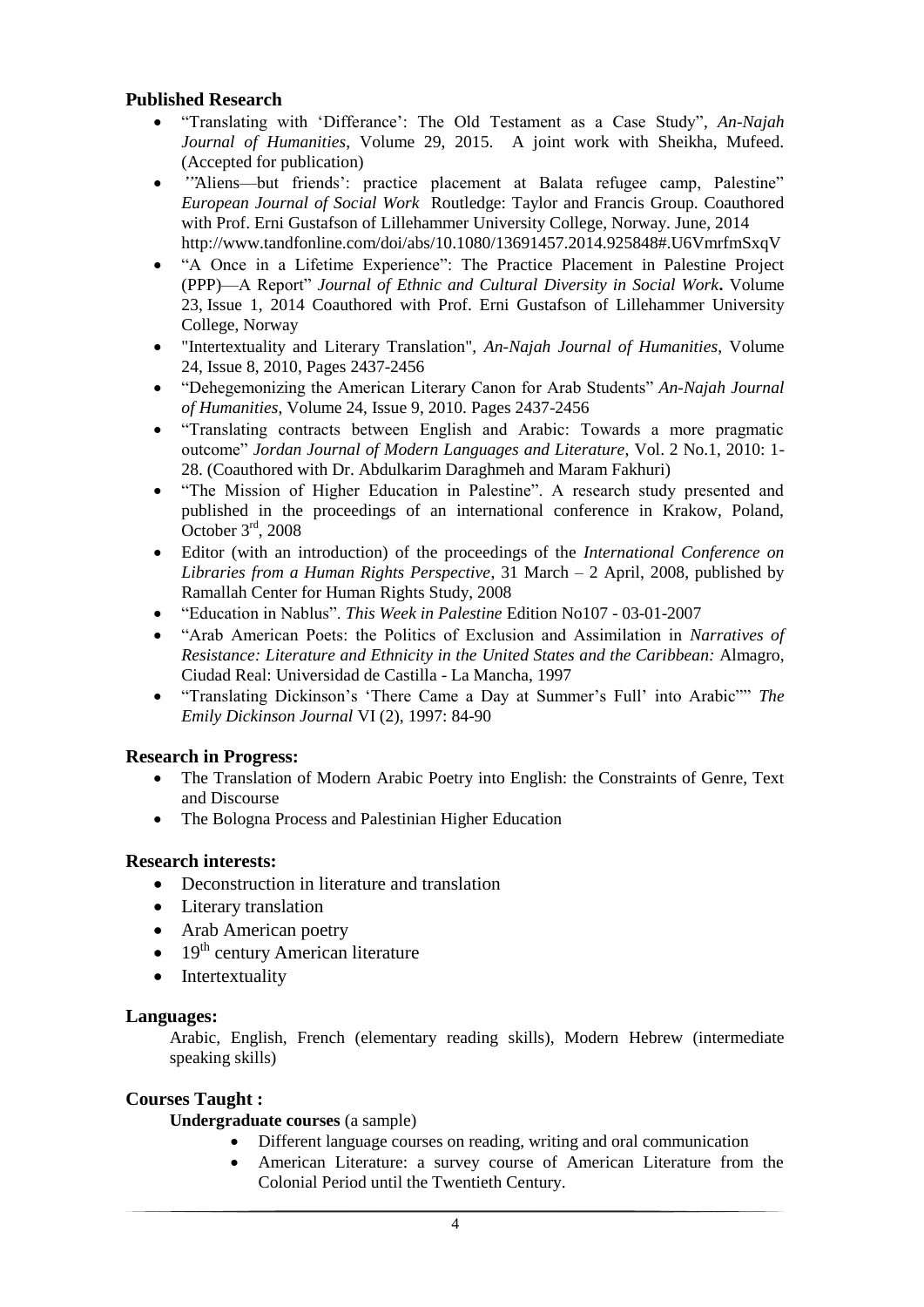- Modern American Literature
- Autobiography
- Post-Colonial Literature
- Introduction to American Studies (a team-teaching course)
- Advanced Writing: a junior course concentrating on advanced writing skills
- Nineteenth Century British and American Novel
- Shakespeare: a senior course undertaking selected tragedies and comedies along with their critical canon
- The Novel and Short Story: a sophomore course with advanced critical approaches to the genre
- Introduction to Literature: a sophomore course for the newly admitted English majors

#### **Graduate courses**

- Advanced Readings in the Culture of the English Language
- Arabic-English Translation
- The Theory of Translation
- Media Translation: a graduate course on the general features of media translations. Texts are selected in the fields of diplomacy, media, political science and the international law.
- Literary and Scientific Translation

#### **EFL courses:**

- English for business, an intensive ESP course for the employees of Paltel (The Palestinian Telephone Company, 2007)
- English for Business an advanced English course especially designed to help participants in writing progress reports, proposals and other NGO activities funded by Save the Children Society, Nablus,2003
- English for Engineers, an advanced English course funded by DAAD at Nablus Vocational School, 1997
- English for Law. an advanced ESP course for lawyers funded by US AID through the Office of Consultation and Measurement at An-Najah National University, 1998
- English for Secretaries, an intermediate ESP course funded by DAAD at An-Najah National University,1993

### **Supervised and examined MA Theses (a sample):**

- Sheikha, Mufeed. Translating with "Differance": The Old Testament as a Case Study, 2014 (Supervisor)
- Ashaer, Tasneem. Semantic and Pragmatic Analysis of Three English Translations of Surat "Yusuf", 2013 (Supervisor)
- Hussein, Azza, Intertextuality and Literary Translation from Arabic to English, 2013 (Supervisor)
- Abu Shehab, Nahedah. Translating Brochures Advertising Personal Care Products from English into Arabic: Strategies and Linguistic Inaccuracy, 2011 (Co-supervisor)
- Tina, Niveen. Harmonization and Intertextuality in Translating Shakespeare's Sonnets into Metrical Arabic Poetry, 2012 (Supervisor)
- Nizar As'ad. Translating Postmodern Literary Terminology into Arabic, 2009 (Internal examiner)
- Fakhouri, Maram. Legal Translation as an Act of Communication: The Translation of Contracts between English and Arabic, 2008 (Co-supervisor)
- Hamad, Nadia. Abu- Dīb 's Translation of *Orientalism*. 2006 (Supervisor)
- Batat, Ibrahim. [Markedness, Theory as it Relates to Word Order in Translation](http://www.najah.edu/nnu_portal/thesis/5171602.pdf)  [between English and Arabic,](http://www.najah.edu/nnu_portal/thesis/5171602.pdf) 2005 (Supervisor)